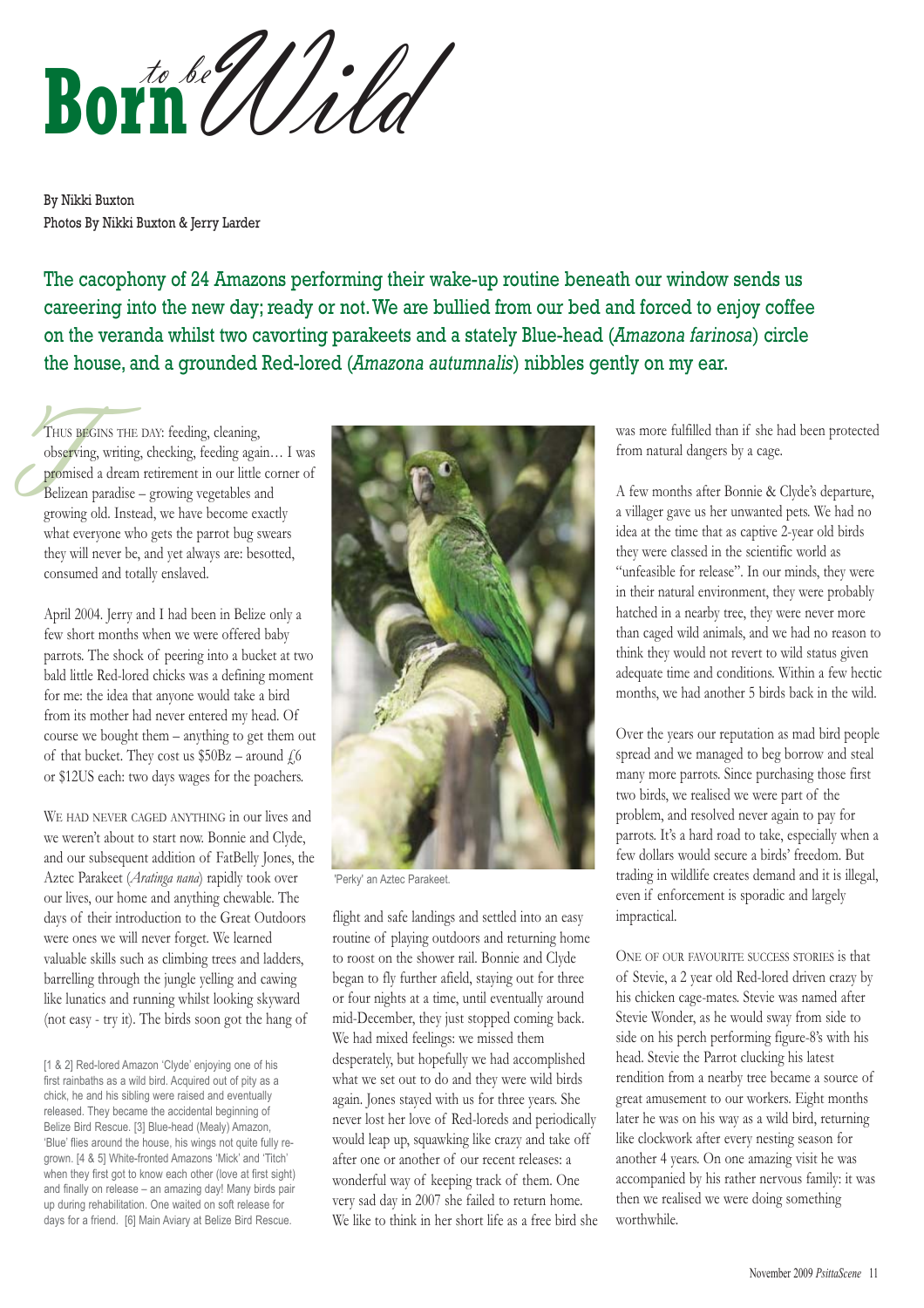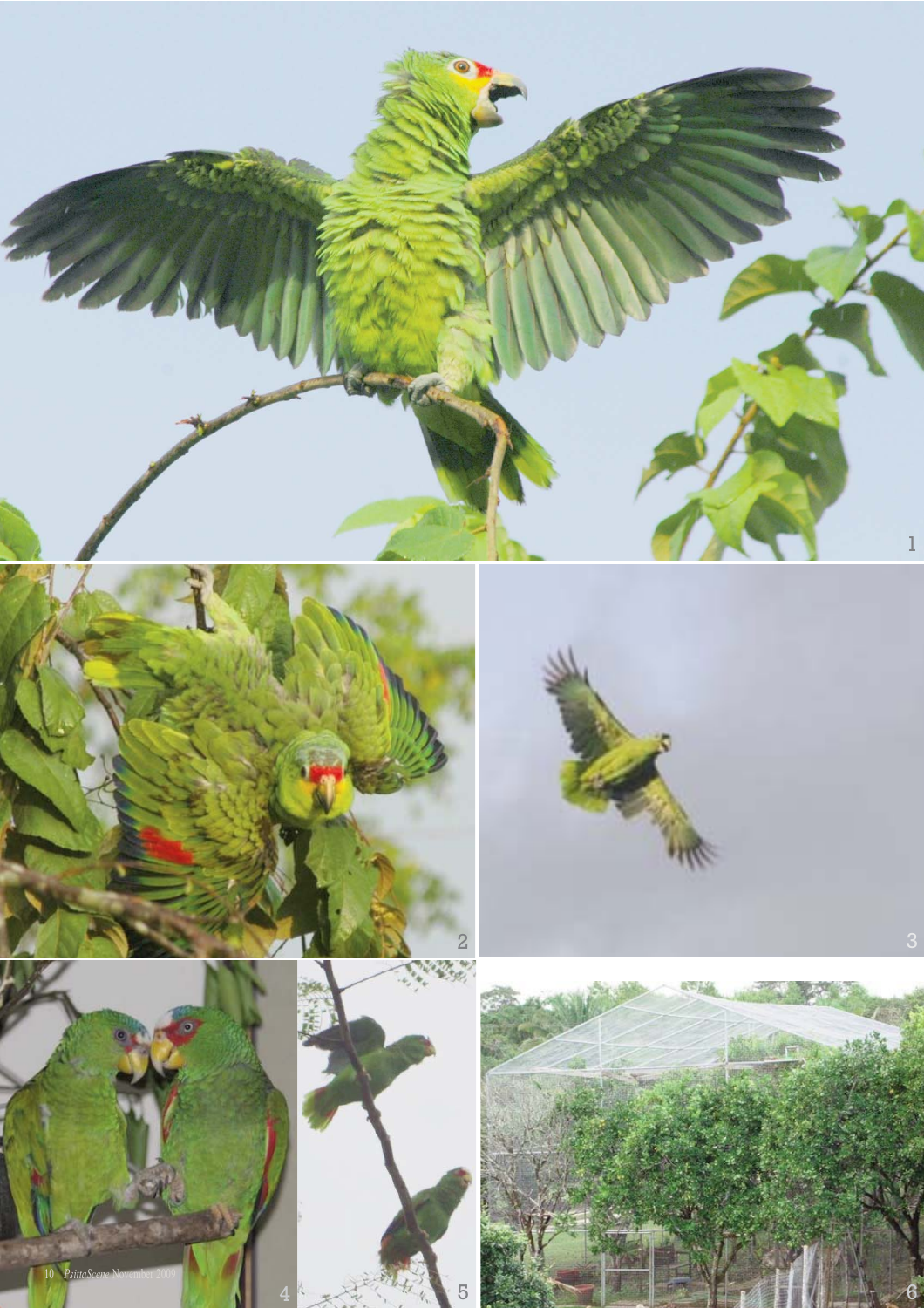





WE LOST OF WE LOST OUR FIRST BIRD IN 2008 and we were devastated. I misjudged the flight ability of a White-fronted Amazon (*A. albifrons*) and she was killed by a raptor. We will always feel sickened by what happened to Connie, but it made us think carefully about what we were doing. The rehab and release method we used worked, we just needed the right facilities. From this accidental beginning came Belize Bird Rescue with a large flight aviary, 2 intermediate aviaries and 7 indoor cages so we can get to know our little guys before we throw them out into the trees. We will doubtless continue to grow as more birds arrive at our door.

> Although our primary goal is the liberation of maltreated captive birds, we have to accept that Belizeans will always want parrots as pets and generally speaking have no idea how to care for them properly. A typical response to "How long should Polly live?" would be anything from 100 days to 5 years. Here, parrots are a disposable commodity; they literally do grow

on trees. Trapping and keeping wild parrots is illegal, but as with most cultural practices, the law is generally disregarded.

THE AVERAGE WILD-CAUGHT CHICK faces a pitiful existence, permanently caged and fed though the bars on a sporadic diet of tortilla and white corn. We have seen cages where the door has been closed for so long, it will no longer open properly. Literally adding injury to insult, almost all Belizeans clip their bird's wings as they believe it makes their parrot tame. The only ones we get that have full plumage are from the rusted-shut cages, having re-grown inside their prison.

Wing-clipping is our biggest headache and heartache. We have never seen it done properly and are desperate to make owners understand the consequences of over-clipping. Working with a clipped bird is tricky: breast and beak injuries are a real danger, but with enough time and care even birds clipped as chicks will become accomplished flyers. Belizeans also tend to be

scared of their birds and don't want to get bitten, so parrots are rarely handled. Polly's only job is to look and sound pretty. Sadly though, these birds know exactly what they are. All day they hear wild parrots flying overhead, every mating season they have the strongest natural urge to breed and, almost without exception, they are contained in cramped, squalid conditions, isolated and neglected until they die prematurely of malnutrition, sickness, or just plain misery.

ON THE BRIGHT SIDE, Belize is by no means a lost cause. On the contrary, it is a rare and beautiful place – a small country with a stable government and an environmental policy that places 44% of its territory in protected areas. Half of the 300,000 strong population are still in school, which represents a golden opportunity for environmental education, but we need to move fast if we want to positively influence the next generation. In traditional "interfering gringo" fashion, we nibble away at the attitudes and misconceptions Belizeans have toward their